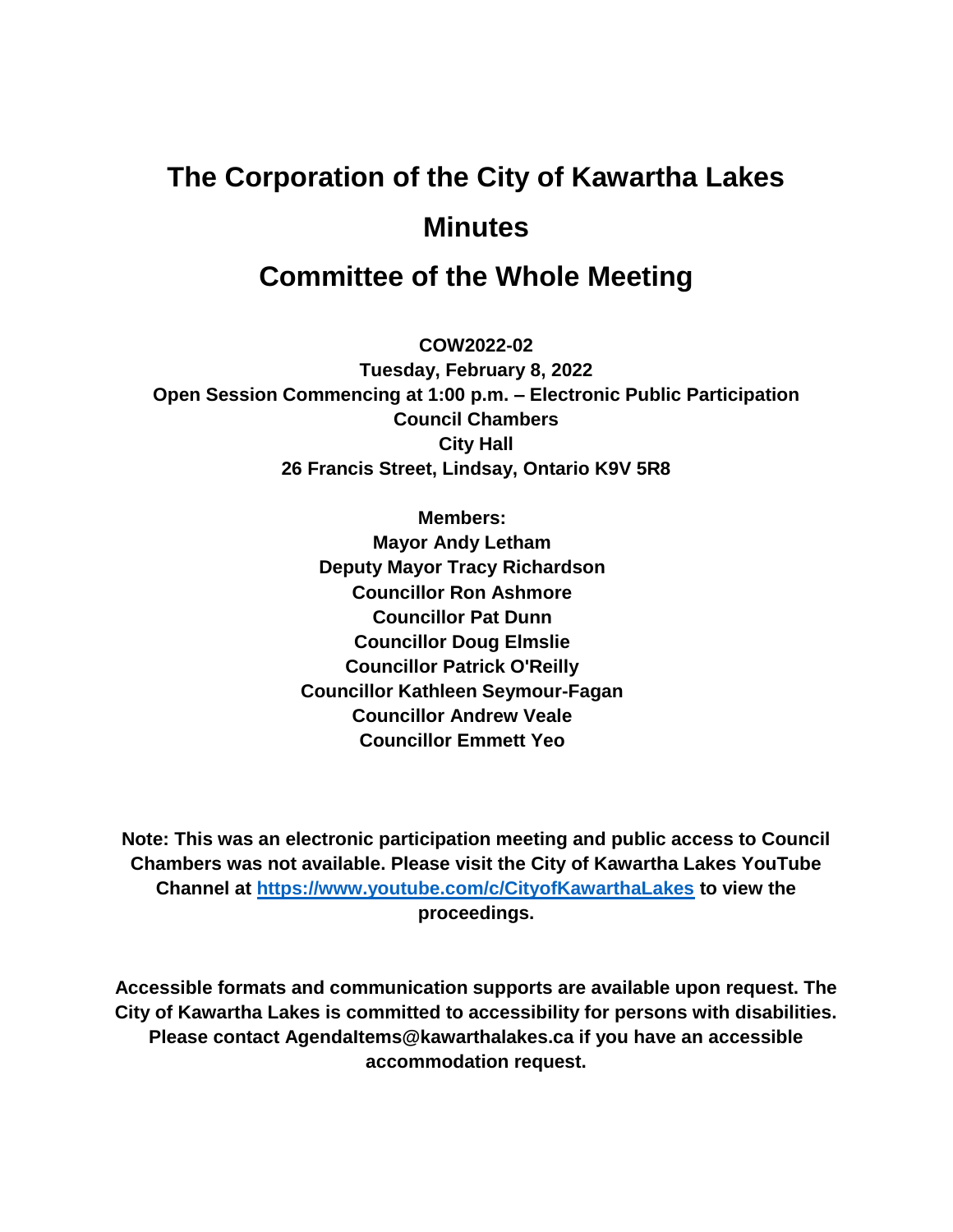# **1. Call to Order**

Mayor Letham called the Meeting to order at 1:00 p.m. Deputy Mayor T. Richardson and Councillors R. Ashmore, P. Dunn, D. Elmslie, P. O'Reilly and A. Veale were in attendance in Council Chambers.

Councillors K. Seymour-Fagan and E. Yeo were in attendance electronically.

CAO R. Taylor, City Clerk C. Ritchie, Deputy Clerk S. O'Connell and Deputy Clerk J. Watts were also in attendance in Council Chambers.

Directors R. Holy, B. Robinson, J. Rojas, C. Shanks, J. Stover, R. Sutherland, City Solicitor R. Carlson, Manager of Economic Development R. Mustard, Manager of Corporate Assets A. Found, Economic Development Officer - Heritage Planning E. Turner, Planner II J. Derworiz were in attendance electronically.

# **2. Adoption of Agenda**

#### **CW2022-022**

**Moved By** Councillor Elmslie **Seconded By** Councillor O'Reilly

**That** the agenda for the February 8, 2022 Committee of the Whole Meeting be adopted as circulated.

# **Carried**

#### **3. Disclosure of Pecuniary Interest**

There were no declarations of pecuniary interest disclosed.

#### **4. Deputations**

#### 4.1 COW2022-08.4.1

**Future Waste Disposal Options** David Webb

David Webb provided an overview of his review of the Future Waste Management Options Study and outlined options that are available to Council with regard to waste diversion.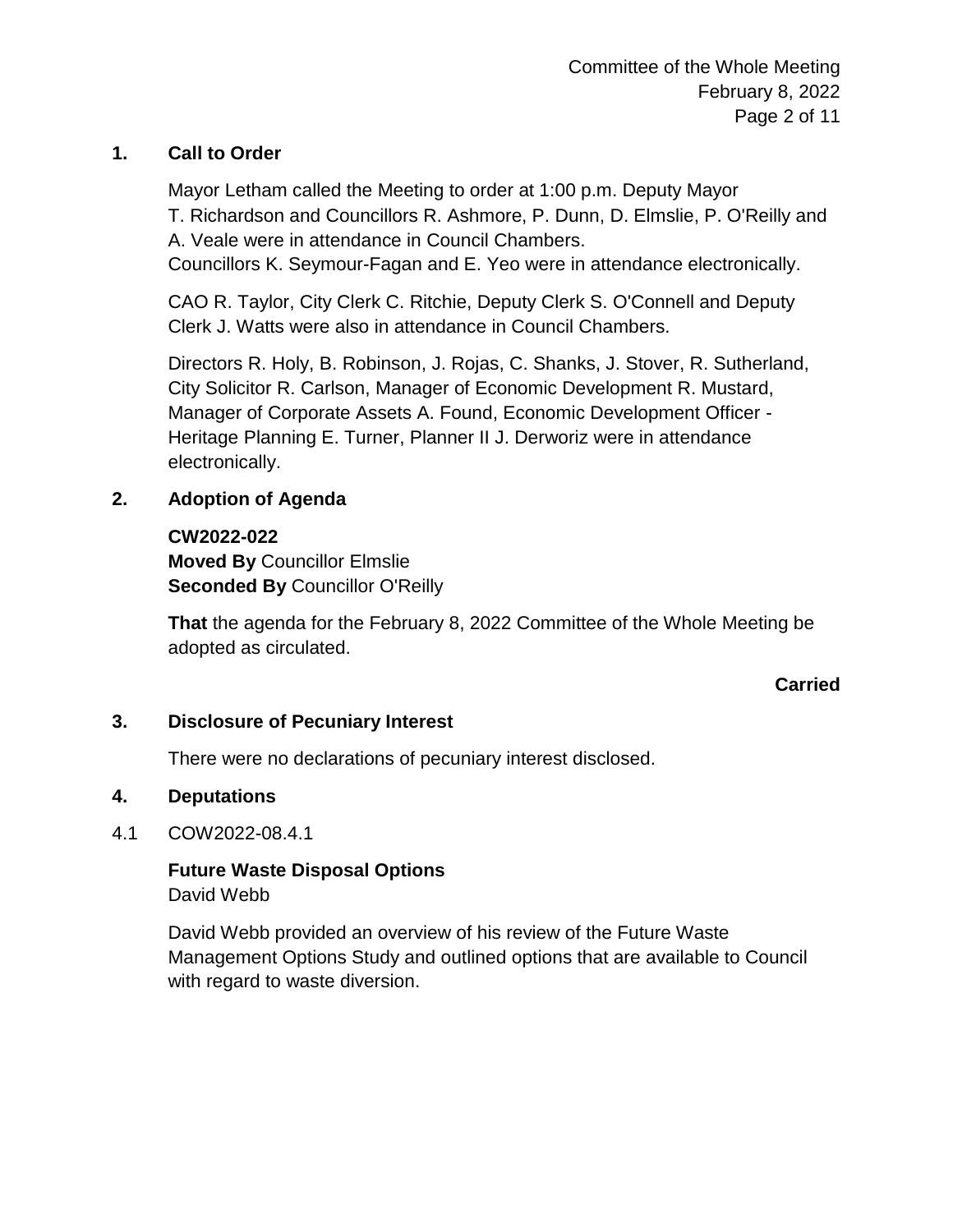Committee of the Whole Meeting February 8, 2022 Page 3 of 11

**CW2022-023 Moved By** Councillor Dunn **Seconded By** Councillor Seymour-Fagan

**That** the deputation of David Webb, regarding Future Waste Disposal Options, be received; and

**That** this recommendation be brought forward to Council for consideration at the next Regular Council Meeting.

**Carried**

#### **5. Correspondence**

5.1 COW2022-02.5.1

**Correspondence Regarding the Customer Service Dashboard** David Webb

**CW2022-024 Moved By** Councillor Dunn **Seconded By** Councillor Seymour-Fagan

**That** the correspondence from David Webb, **regarding the Customer Service Dashboard**, be received; and

**That** this recommendation be brought forward to Council for consideration at the next Regular Council Meeting.

#### **Carried**

#### 5.2 COW2022-02.5.2

# **Carden Field Naturalists Sub-Committee for Equality, Diversity and Inclusion in Nature**

Courtney-Ann Craft, Chairperson, Equality, Diversity and Inclusion in Nature **Subcommittee** 

**CW2022-025 Moved By** Councillor Elmslie **Seconded By** Deputy Mayor Richardson

**That** the correspondence from Courtney-Ann Craft, regarding the Carden Field Naturalists Sub-Committee for Equality, Diversity and Inclusion in Nature, be received;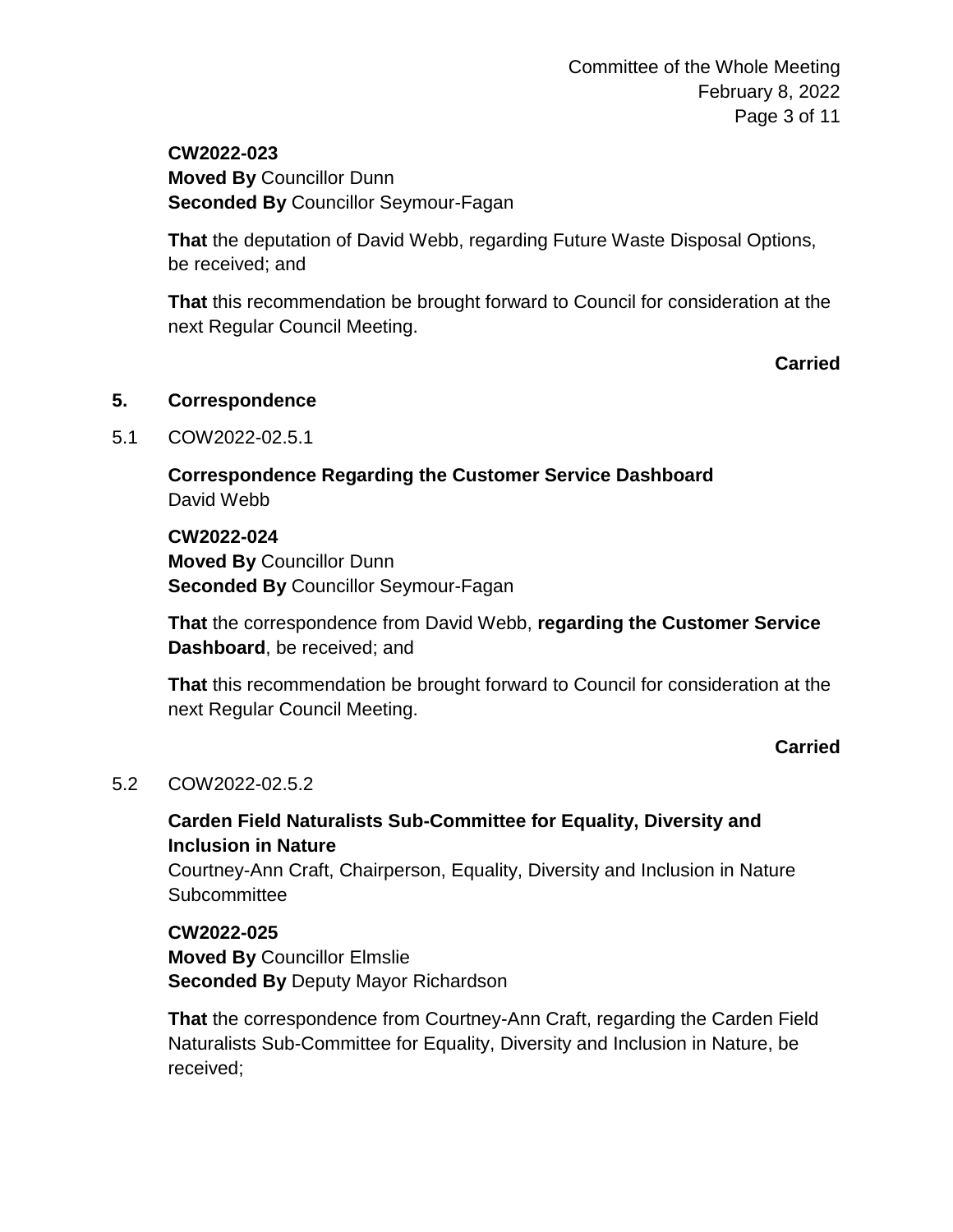**That** the correspondence be forwarded to the Chief Administrative Officer for information and consideration through the City's future Equity, Diversity and Inclusion (EDI) Program implementation; and

**That** this recommendation be brought forward to Council for consideration at the next Regular Council Meeting.

**Carried**

# **6. Presentations**

6.1 COW2022-02.6.1

# **2021 Bee Hero Awards Presentation**

Deputy Mayor Richardson Pat Warren, Chair, Kawartha Lakes Environmental Advisory Committee

Deputy Mayor Richardson presented the 2021 Bee Hero Awards to the Lindsay Community Garden, Anne McMillan, Brynley and Bryce Ridgway, Michelle MacDonald, Jane Stewart, Mary Rose Clark and Thomas Saunders. The 2021 recipients were congratulated on their award and thanked for their contribution to the community.

#### **CW2022-026**

**Moved By** Deputy Mayor Richardson **Seconded By** Councillor Veale

**That** the presentation by Deputy Mayor Richardson, **regarding the 2021 Bee Hero Awards**, be received; and

**That** this recommendation be brought forward to Council for consideration at the next Regular Council Meeting.

# **Carried**

# 6.2 COW2022-02.6.2

**Future Waste Management Options Study Presentation** Betsy Varghese, Project Manager, Dillon Consulting Adam Found, Manager, Corporate Assets Tauhid Khan, Asset Management Coordinator

Adam Found, Manager of Corporate Assets, and Betsy Varghese, of Dillon Consulting, provided an overview of the options that are available for future waste management in the municipality.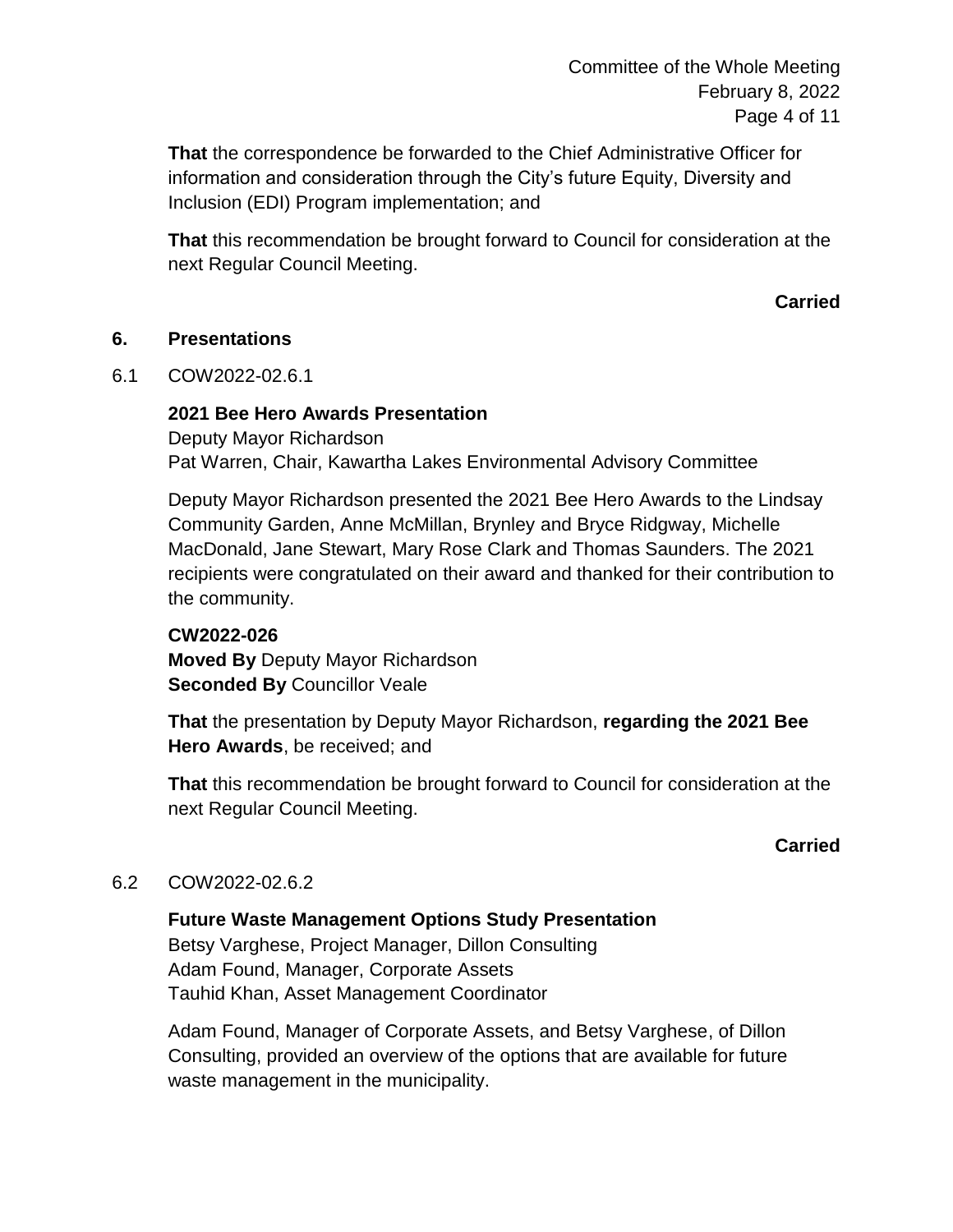**CW2022-027 Moved By** Councillor Elmslie **Seconded By** Deputy Mayor Richardson

**That** the presentation by Adam Found, Manager of Corporate Assets, and Betsy Varghese, Project Manager, Dillon Consulting, **regarding Future Waste Management Options Study**, be received; and

**That** this recommendation be brought forward to Council for consideration at the next Regular Council Meeting.

**Carried**

# 6.2.1 Report CA2022-001

**Future Waste Management Options Study** Tauhid Khan, Asset Management Coordinator Adam Found, Manager of Corporate Assets

#### **CW2022-028**

**Moved By** Councillor Elmslie **Seconded By Councillor Veale** 

**That** Report CA2022-001, **Future Waste Management Options Study**, be received;

**That** a public consultation for future options regarding the City's waste management service be conducted;

**That** Staff report on the results of the public consultation by the end of Q3, 2022; and

**That** this recommendation be brought forward to Council for consideration at the next Regular Council Meeting.

**Carried**

#### 6.3 COW2022-02.6.3

**Active Transportation Master Plan Task Force Presentation** Jonathan Derworiz, Planner II Katherine Jim, CIMA+ Neluka Leanage, CIMA+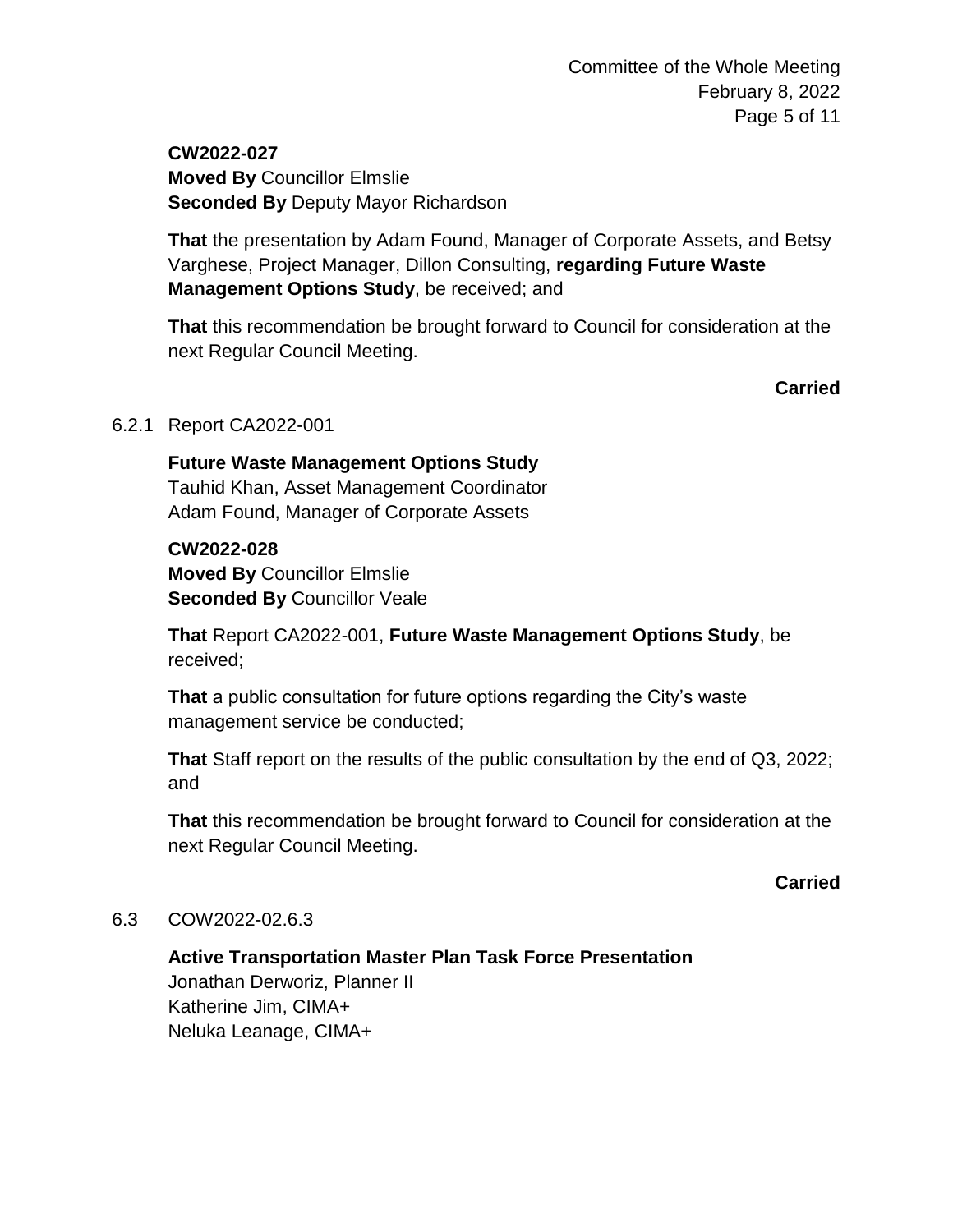**CW2022-029 Moved By** Councillor Dunn **Seconded By** Deputy Mayor Richardson

**That** the presentation by Jonathan Derworiz, Planner II, Katherine Jim, of CIMA+ and Neluka Leanage, of CIMA+, **regarding the Active Transportation Master Plan Task Force**, be received; and

**That** this recommendation be brought forward to Council for consideration at the next Regular Council Meeting.

#### **Carried**

#### 6.3.1 Report PLAN2022-006

**Active Transportation Master Plan (ATMP) Task Force** Jonathan Derworiz, Planner II

#### **CW2022-030**

**Moved By** Deputy Mayor Richardson **Seconded By** Councillor O'Reilly

**That** Report PLAN2022-006, **Active Transportation Master Plan (ATMP) Task Force**, be received;

**That** the ATMP Task Force Terms of Reference, substantially in the form attached as Appendix A to Report PLAN2022-006, be approved and adopted by Council; and

**That** this recommendation be brought forward to Council for consideration at the next Regular Council Meeting.

#### **Carried**

#### 6.4 COW2022-02.6.4

#### **Heritage Inventory Framework Presentation**

Emily Turner, Economic Development Officer - Heritage Planning

Emily Turner, Economic Development Officer - Heritage Planning, provided an overview of the Heritage Inventory Framework. The overview included an outline of how Staff will work to inventory heritage elements (i.e. built, natural and cultural heritage resources) within the municipality.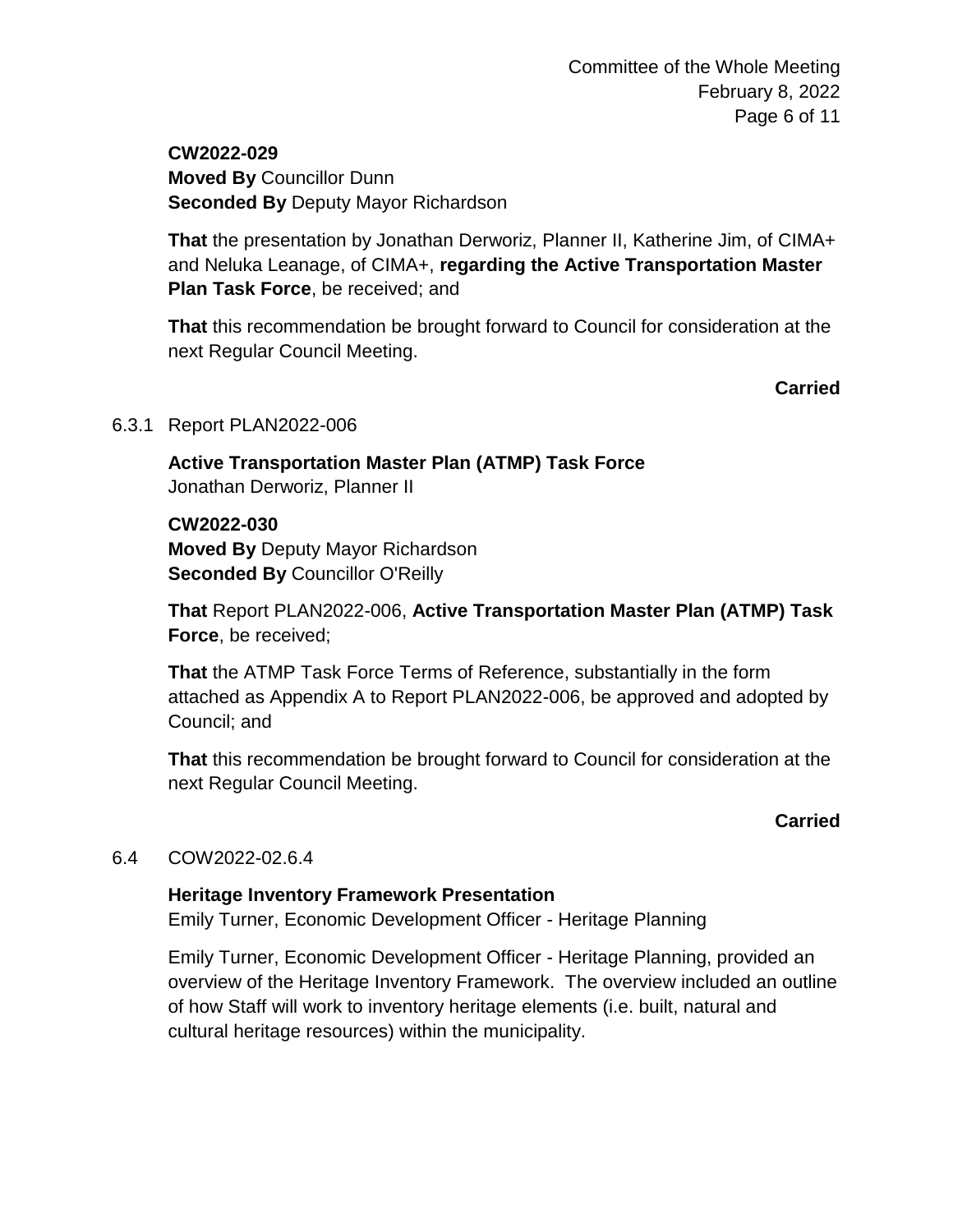# **CW2022-031 Moved By** Councillor Elmslie **Seconded By** Councillor Dunn

**That** the presentation by Emily Turner, Economic Development Officer - Heritage Planning, **regarding the Heritage Inventory Framework**, be received; and

**That** this recommendation be brought forward to Council for consideration at the next Regular Council Meeting.

**Carried**

#### 6.4.1 Report ED2022-006

**Heritage Inventory Framework** Emily Turner, Economic Development Officer - Heritage Planning

# **CW2022-032**

**Moved By** Councillor Ashmore **Seconded By** Councillor Yeo

**That** Report ED2022-006, **Heritage Inventory Framework**, be received;

**That** the Heritage Inventory Framework as outlined in Appendix A be adopted; and

**That** this recommendation be brought forward to Council for consideration at the next Regular Council Meeting.

# **Carried**

# **7. Reports**

# 7.1 ED2022-007

# **Removal of Property from the Heritage Register - 1824 County Road 46, Eldon Township**

Emily Turner, Economic Development Officer - Heritage Planning

# **CW2022-033 Moved By** Councillor Dunn **Seconded By** Councillor Seymour-Fagan

**That** Report ED2022-007, **Removal of Property from the Heritage Register – 1824 County Road 46, Eldon Township**, be received;

**That** the subject property be removed from the Heritage Register; and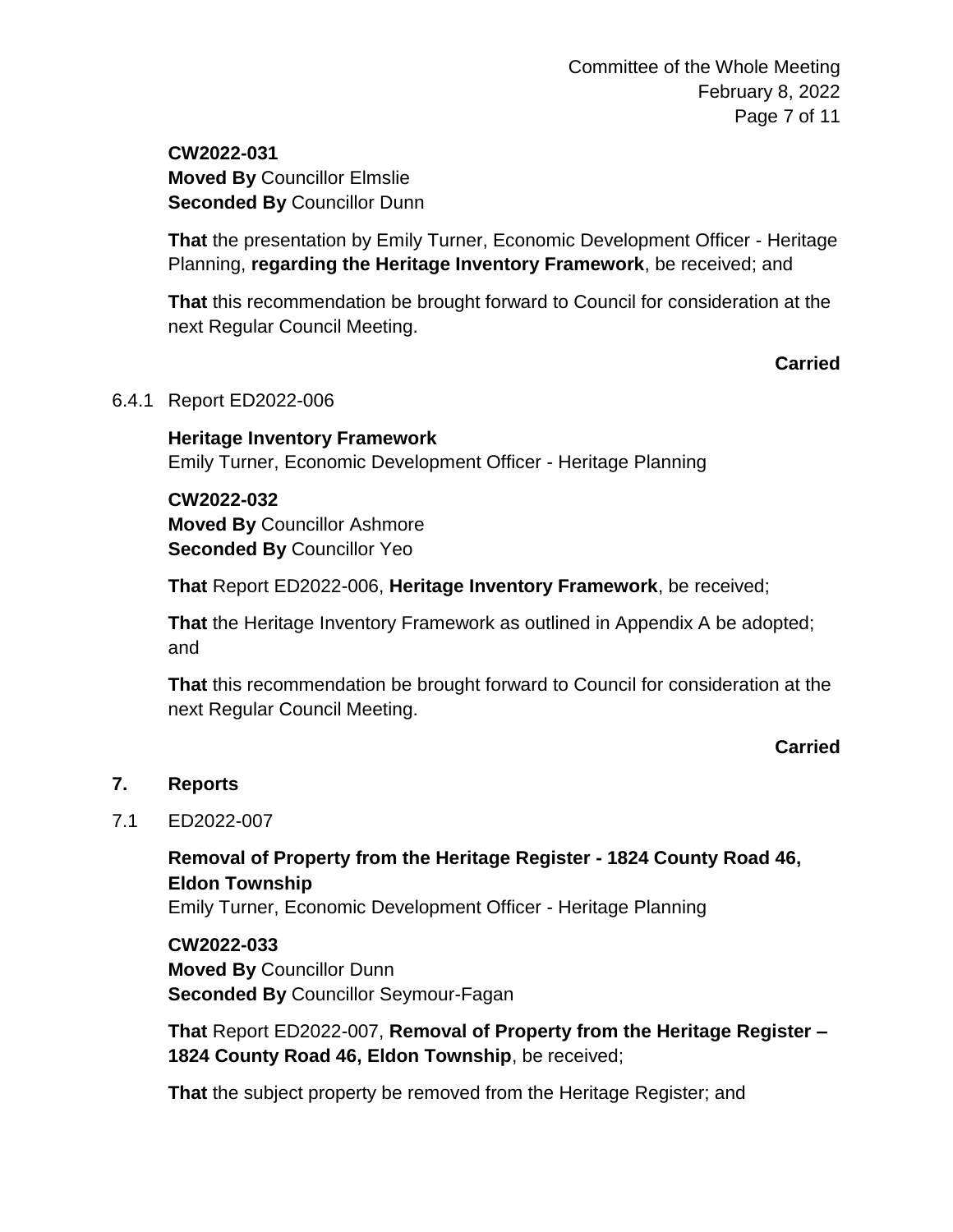Committee of the Whole Meeting February 8, 2022 Page 8 of 11

**That** this recommendation be brought forward to Council for consideration at the next Regular Council Meeting.

**Carried**

#### 7.2 CLK2022-001

**2022 Municipal Election Update and Related By-laws**  Cathie Ritchie, City Clerk

**CW2022-034 Moved By** Councillor Dunn **Seconded By** Councillor Elmslie

**That** Report CLK2022-001, **2022 Municipal Election Update and Related By-Laws** be received;

**That** the By-Law to Delegate Authority for Decisions to the Chief Administrative Officer for Restricted Acts after Nomination Day in the City of Kawartha Lakes, attached to Report CLK2022-001 as Appendix A, be brought forward to Council for adoption;

**That** the By-Law to Approve the 2022 Election Accessibility Plan for the City of Kawartha Lakes, attached to Report CLK2022-001 as Appendix B, be brought forward to Council for adoption;

**That** the Procedural By-law Amendment to set the date of the Inaugural Meeting for each term of Council attached to Report CLK2022-001 as Appendix C be brought forward to Council for adoption; and

**That** these recommendations be brought forward to Council for consideration at the next Regular Council Meeting.

#### **Carried**

#### 7.3 CORP2022-002

**Assuring Business Continuity for Network Operations** Kari Kleven, Manager of Information Technology Jorg Petersen, Manager of Buildings and Property

#### **CW2022-035**

**Moved By** Deputy Mayor Richardson **Seconded By** Councillor Seymour-Fagan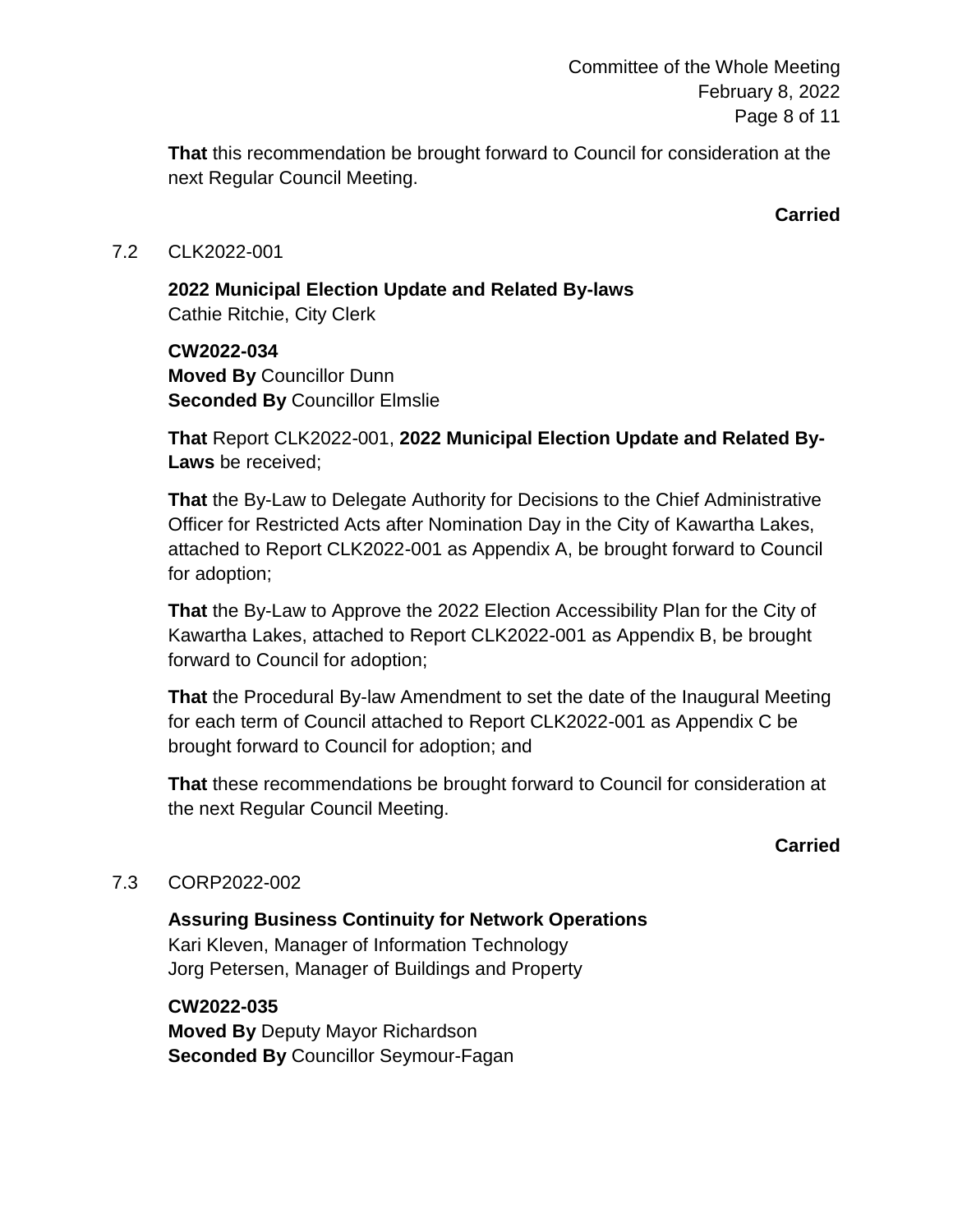**That** Report CORP2022-002, **Assuring Business Continuity for Network Operations**, be received; and

**That** this recommendation be brought forward to Council for consideration at the next Regular Council Meeting.

#### **Carried**

#### 7.4 ED2022-003

**Public Art Acquisition by Donation: Fenelon Falls Marquee** Donna Goodwin, Economic Development Officer - Arts and Culture

**CW2022-036 Moved By** Councillor Elmslie **Seconded By** Councillor Yeo

**That** Report ED2022-003, **Public Art Acquisition by Donation: Fenelon Falls Marquee**, be received;

**That** Council approve the acquisition by donation of the Fenelon Marquee sign from the Fenelon Theatre Marquee Committee and authorize the Mayor and Clerk to sign the Acquisition agreement to be in a form satisfactory to the City Solicitor; and

**That** this recommendation be brought forward to Council for consideration at the next Regular Council Meeting.

# **Carried**

#### 7.5 ED2022-005

**2021 Kawartha Lakes Business Count** Rebecca Mustard, Manager of Economic Development

# **CW2022-037**

**Moved By** Councillor Elmslie **Seconded By** Councillor O'Reilly

**That** Report ED2022-005, **2021 Kawartha Lakes Business Count**, be received; and

**That** this recommendation be brought forward to Council for consideration at the next Regular Council Meeting.

**Carried**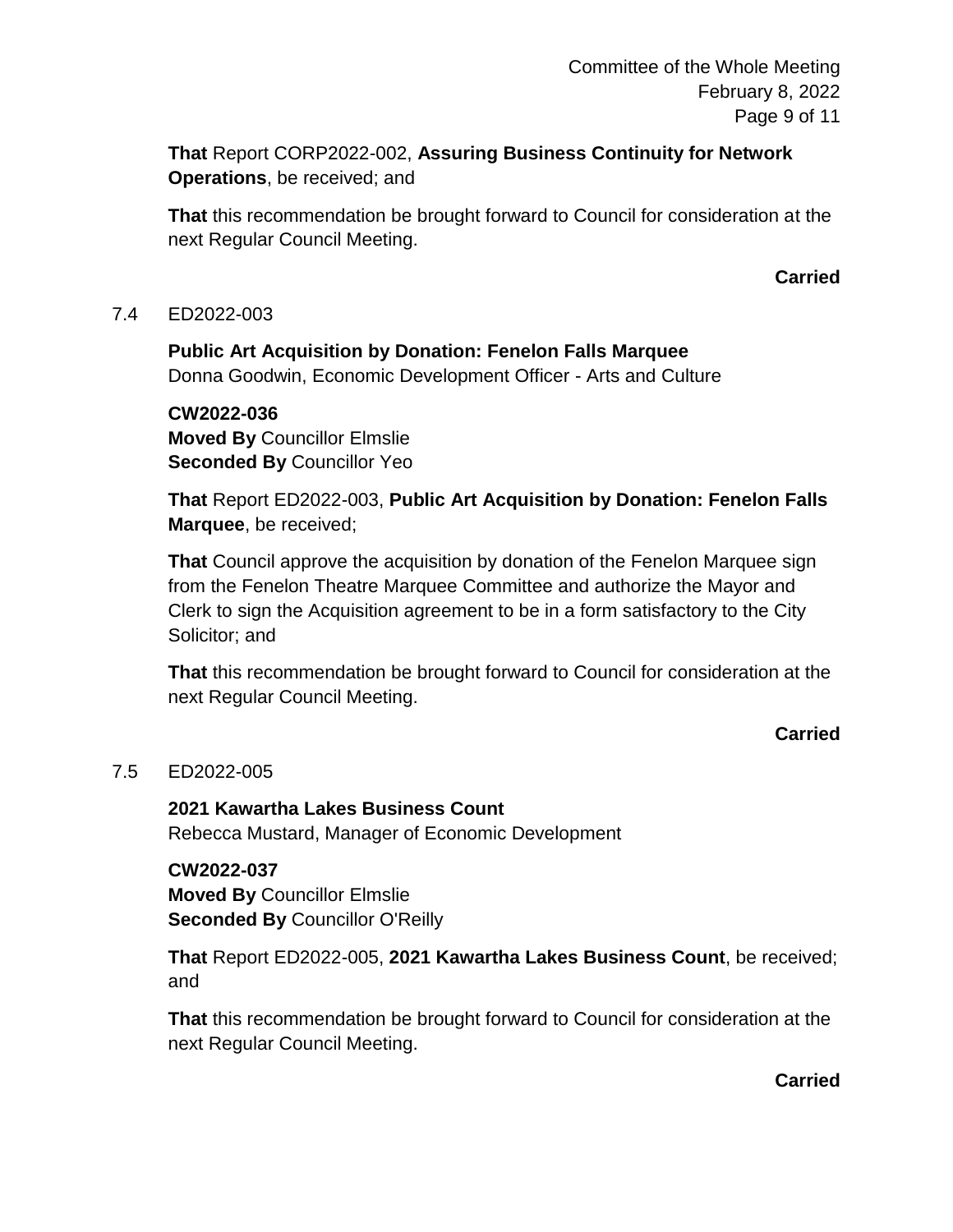Committee of the Whole Meeting February 8, 2022 Page 10 of 11

7.6 WM2022-004

**2021 Lindsay Ops Landfill Gas Generator Summary** David Kerr, Manager of Environmental Services

**CW2022-038 Moved By** Deputy Mayor Richardson **Seconded By** Councillor Veale

**That** Report WM2022-004, **2021 Lindsay Ops Landfill Gas Generator Summary**, be received; and

**That** this recommendation be brought forward to Council for consideration at the next Regular Council Meeting.

**Carried**

- **8. Memorandums**
- 8.1 COW2022-02.8.1

**Memorandum Regarding Drainage on a Kawartha Lakes Road 36 Segment** Councillor Ashmore

**CW2022-039 Moved By** Councillor Ashmore **Seconded By** Councillor Yeo

**That** the Memorandum from Councillor Ashmore, **regarding Drainage on Kawartha Lakes Road 36 Segment**, be received;

**That** Staff be directed to meet with the local Councillor on site to review the segment of Kawartha Lakes Road 36, from south of municipal address 1364 to the east side of Pleasant Point Road, to determine if any drainage work is required; and

**That** this recommendation be brought forward to Council for consideration at the next Regular Council Meeting.

**Carried**

#### 8.2 COW2022-02.8.2

**Memorandum Regarding Cedar Glen Culvert and Ditching** Councillor Ashmore